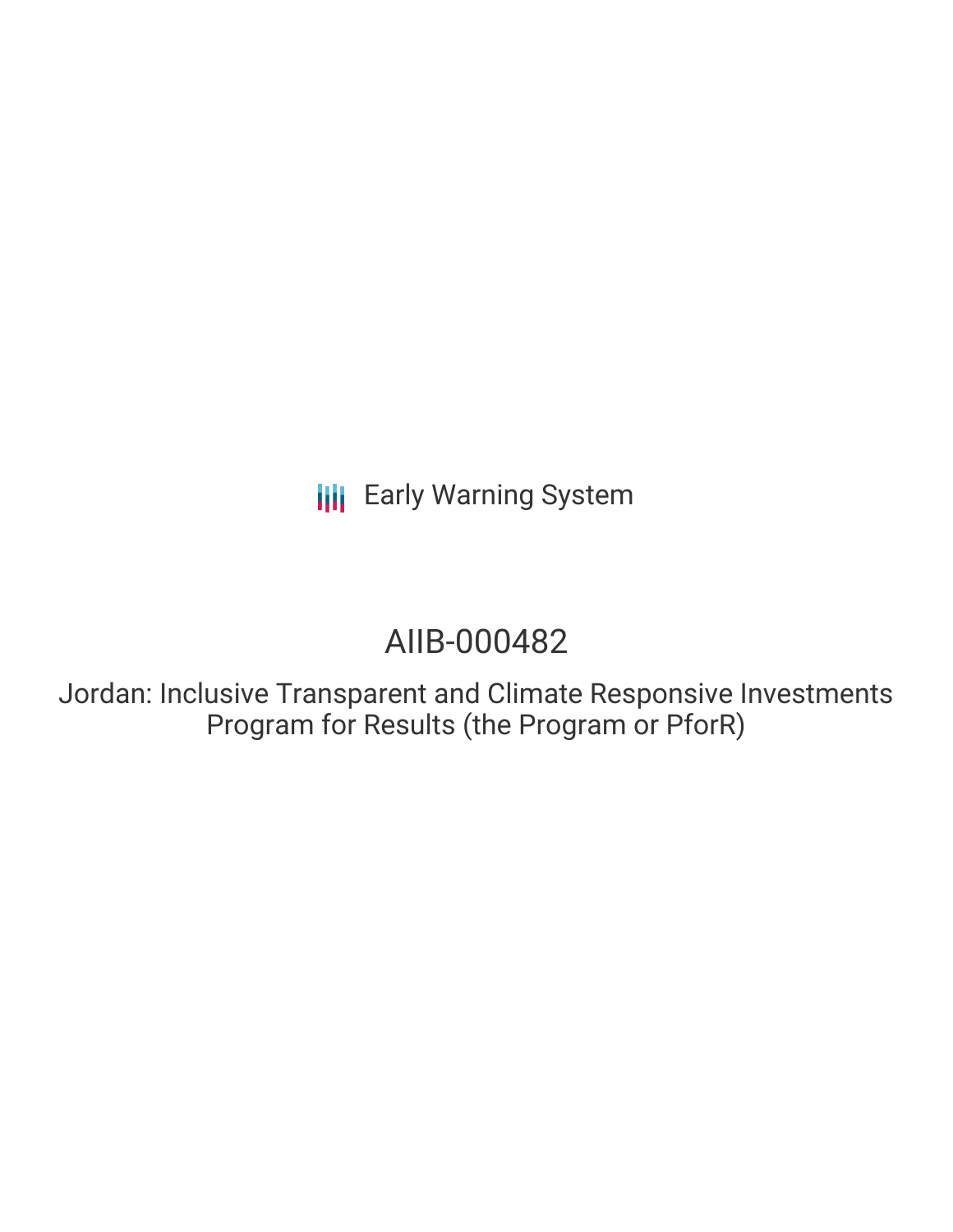



Jordan: Inclusive Transparent and Climate Responsive Investments Program for Results (the Program or PforR)

### **Quick Facts**

| <b>Countries</b>               | Jordan                                      |
|--------------------------------|---------------------------------------------|
| <b>Financial Institutions</b>  | Asian Infrastructure Investment Bank (AIIB) |
| <b>Status</b>                  | Approved                                    |
| <b>Bank Risk Rating</b>        | B                                           |
| <b>Voting Date</b>             | 2021-08-26                                  |
| <b>Borrower</b>                | Government of Jordan                        |
| <b>Sectors</b>                 | Industry and Trade, Law and Government      |
| <b>Investment Type(s)</b>      | Loan                                        |
| <b>Investment Amount (USD)</b> | \$250.00 million                            |
| <b>Loan Amount (USD)</b>       | \$250,00 million                            |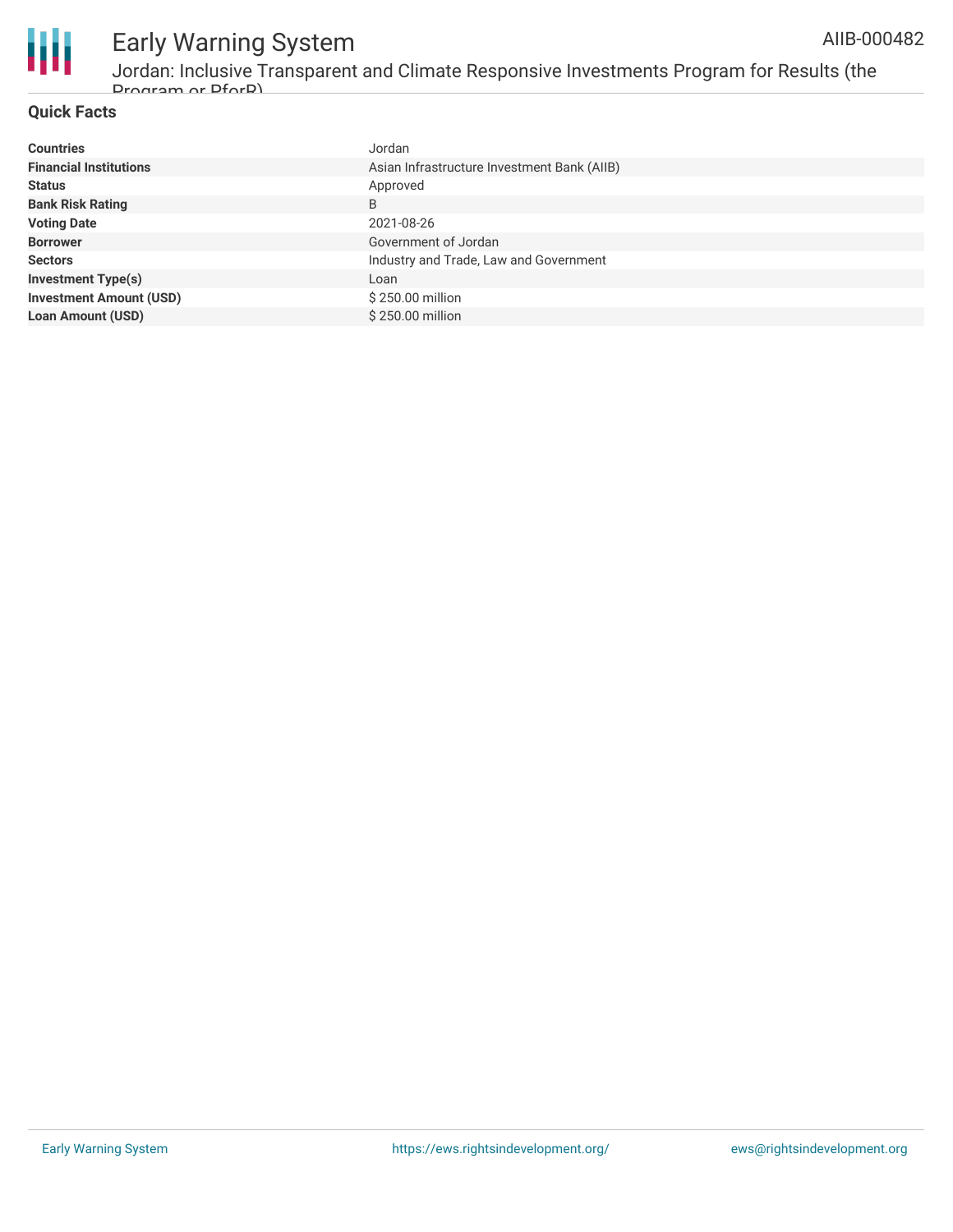

Jordan: Inclusive Transparent and Climate Responsive Investments Program for Results (the Program or PforR)

### **Project Description**

According to bank provided information, the objective of the Program is to improve accountability to foster climate responsive investments and growth during and after the COVID-19 pandemic. The Program will help Jordan capitalize on emerging opportunities for post-pandemic recovery particularly on green growth, private sector investment, and female labor participation.

This Program supports the implementation of key elements of the 5-Year Reform Matrix and the corresponding indicative expenditure framework that strengthen the investment environment (including for tourism), make it climate responsive, and able to capitalize on emerging opportunities and untapped potential (including being better gender-informed). Implementation rests on the introduction of new or streamlined processes, clear roles and responsibilities, and on stronger feedback loops that support an enhanced accountability framework. The proposed Program consists of the following Result Areas (RAs):

- 1. RA1: Improving the accountability and fiscal space for public investment, including towards national climate goals.
- 2. RA2: Improving business enabling environment and the capacity of key institutions to attract private investment and climate finance, including for tourism sector.
- 3. RA3: Generating evidence and data for policy making, implementation and stakeholder dialogue.

In particular, the Program supports:

- implementing public investment management (PIM) and public-private partnership (PPP) reforms by: (1) supporting prioritization, appraisal, public consultation, and information disclosure in PIM (including PPP projects), (2) improving implementation, including the execution rate of capital projects, (3) introducing post-completion reviews, and (4) broadening the fiscal space for public investment;
- improving the private investment environment and improving opportunities for private sector to support a climate responsive recovery and readiness to access external climate finance in transport, energy, water, and tourism, which will enhance Jordan's ability to attract climate investment to achieve its Paris Agreement goals;
- strengthening the role of the Jordan Investment Commission as a promotion agency to attract and retain investments, and implementing the Investor Journey program to support domestic investments by reducing the regulatory burden (including removal of licenses and digitalization of business registration);
- leveraging the full potential of the tourism sector to drive the Jordanian economy to a higher level of competitiveness and generate strong public and private investment flows; and
- introducing systematic use of impact assessments for new and existing legislation, improving business and infrastructure service standards based on user feedback, and enhancing access to data for government entities, civil society and researchers to inform policy and project development, implementation, monitoring and evaluation.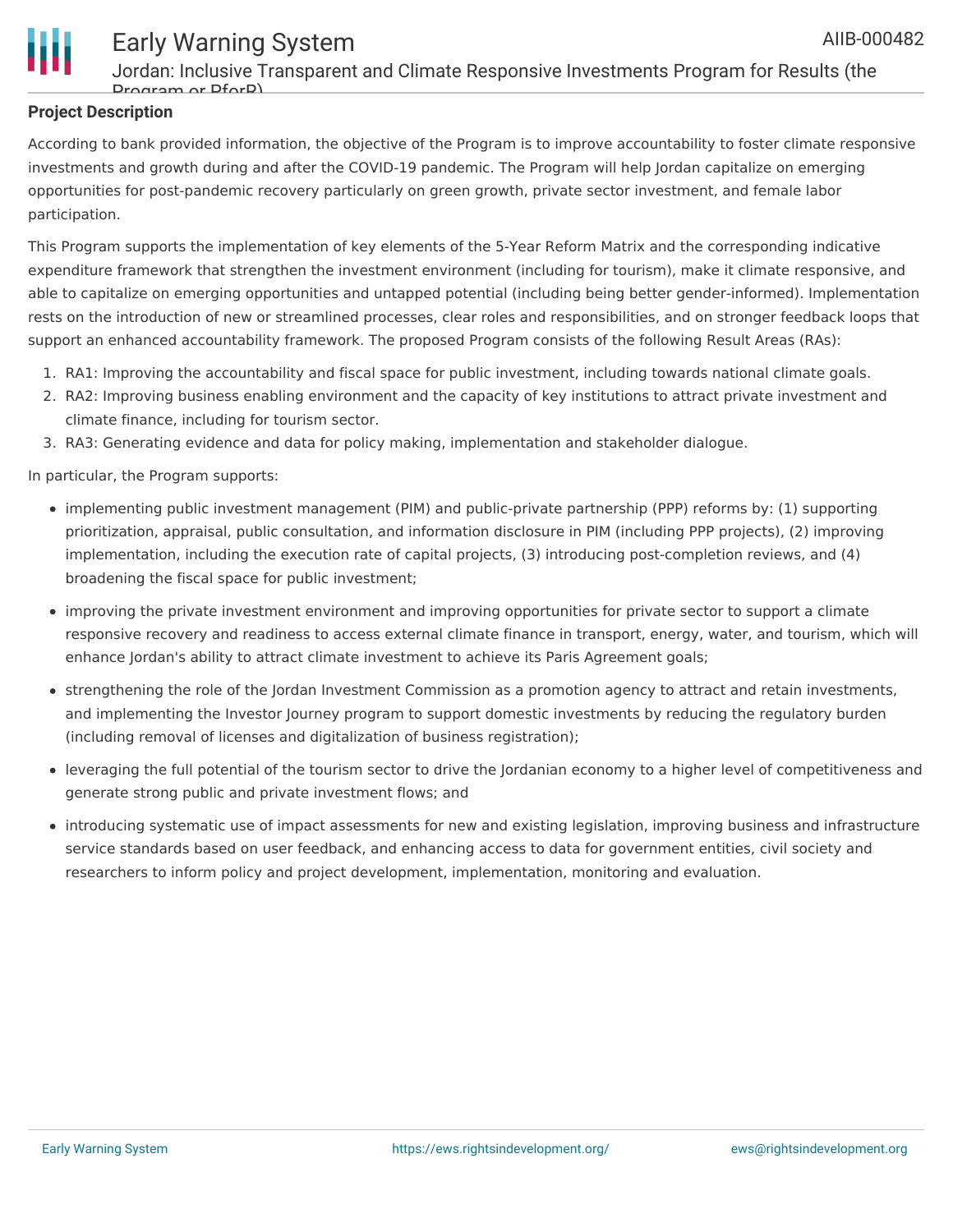

Jordan: Inclusive Transparent and Climate Responsive Investments Program for Results (the Drogram or DforD)

#### **Investment Description**

Asian Infrastructure Investment Bank (AIIB)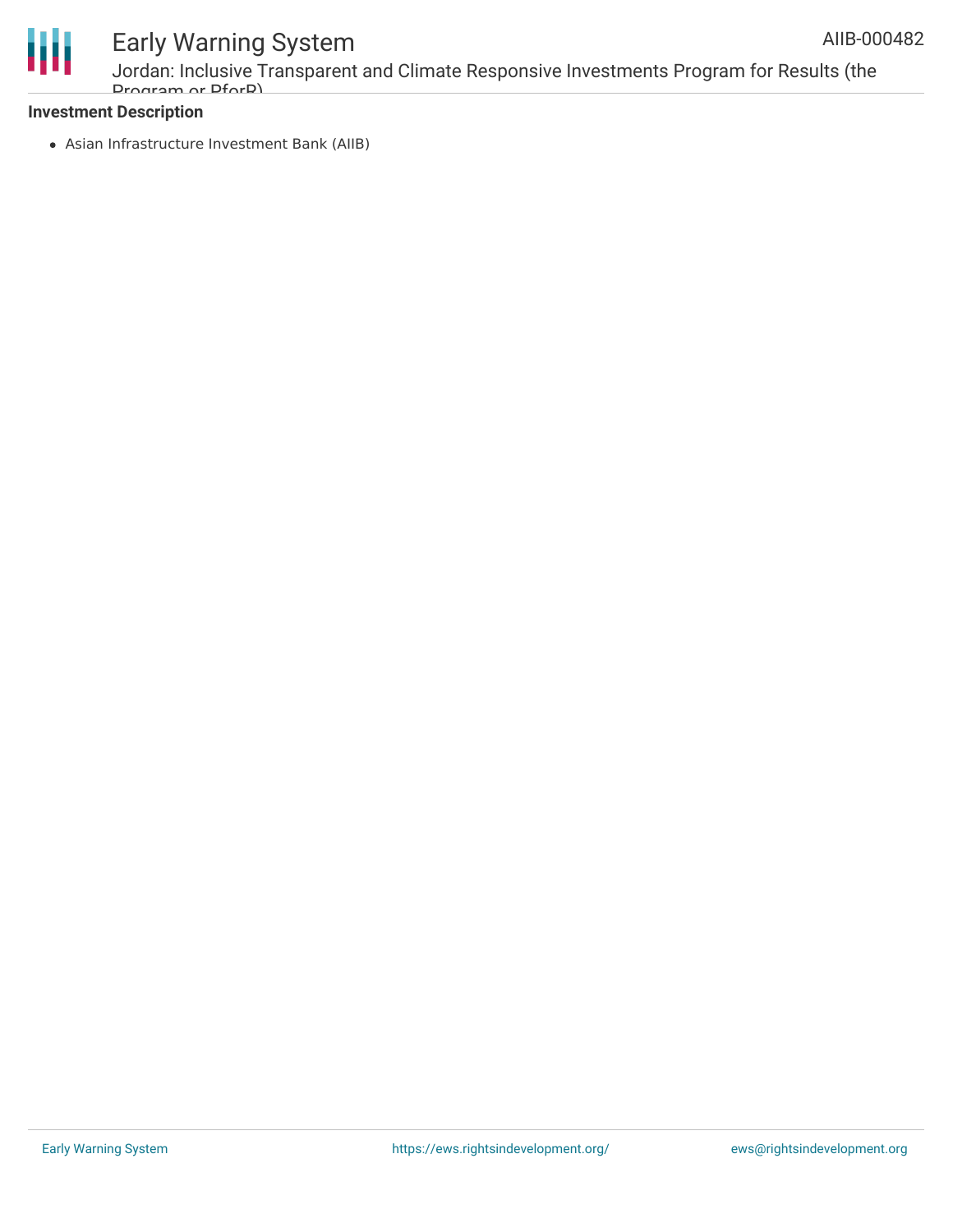

### **Contact Information**

PROJECT TEAM LEADER Asian Infrastructure Investment Bank Hongliang Yang Principal Investment Operations Specialist [hyang@aiib.org](mailto:hyang@aiib.org)

**World Bank:** Christos Kostopoulos Lead Country Economist [ckostopoulos@worldbank.org](mailto:ckostopoulos@worldbank.org)

BORROWER Abdelhakim Shibli Secretary General, MoF [Ahmad.h@mof.gov.jo](mailto:Ahmad.h@mof.gov.jo)

IMPLEMENTING ENTITY Feda Gharaibeh MoPIC [feda\\_gharaibeh@reformjo.org](mailto:feda_gharaibeh@reformjo.org)

### **ACCESS TO INFORMATION**

You can submit an information request for project information at: [https://www.aiib.org/en/contact/information](https://www.aiib.org/en/contact/information-request/index.html)request/index.html

### **ACCOUNTABILITY MECHANISM OF AIIB**

The AIIB has established the Accountability Mechanism for Project-Affected People (PPM). The PPM provides Òan opportunity for an independent and impartial review of submissions from Project-affected people who believe they have been or are likely to be adversely affected by AIIBÕs failure to implement the ESP in situations when their concerns cannot be addressed satisfactorily through Project level GRMs or AIIB Management processes.Ó Two or more project-affected people can file a complaint. Under the current AIIB policy, when the bank co-finances a project with another development bank, it may apply the other bank's standards. You can refer to the Project Summary Information document to find out which standards apply. You can learn more about the PPM and how to file a complaint at: [https://www.aiib.org/en/about-aiib/who-we-are/project-affected](https://www.aiib.org/en/about-aiib/who-we-are/project-affected-peoples-mechanism/how-we-assist-you/index.html)peoples-mechanism/how-we-assist-you/index.html

The complaint submission form can be accessed in Arabic, Bahasa Indonesia, Bengali, Chinese, English, Tagalog, Hindi, Nepali, Russian, Turkish, or Urdu. The submission form can be found at: [https://www.aiib.org/en/about-aiib/who-we-are/project](https://www.aiib.org/en/about-aiib/who-we-are/project-affected-peoples-mechanism/submission/index.html)affected-peoples-mechanism/submission/index.html

AIIB-000482